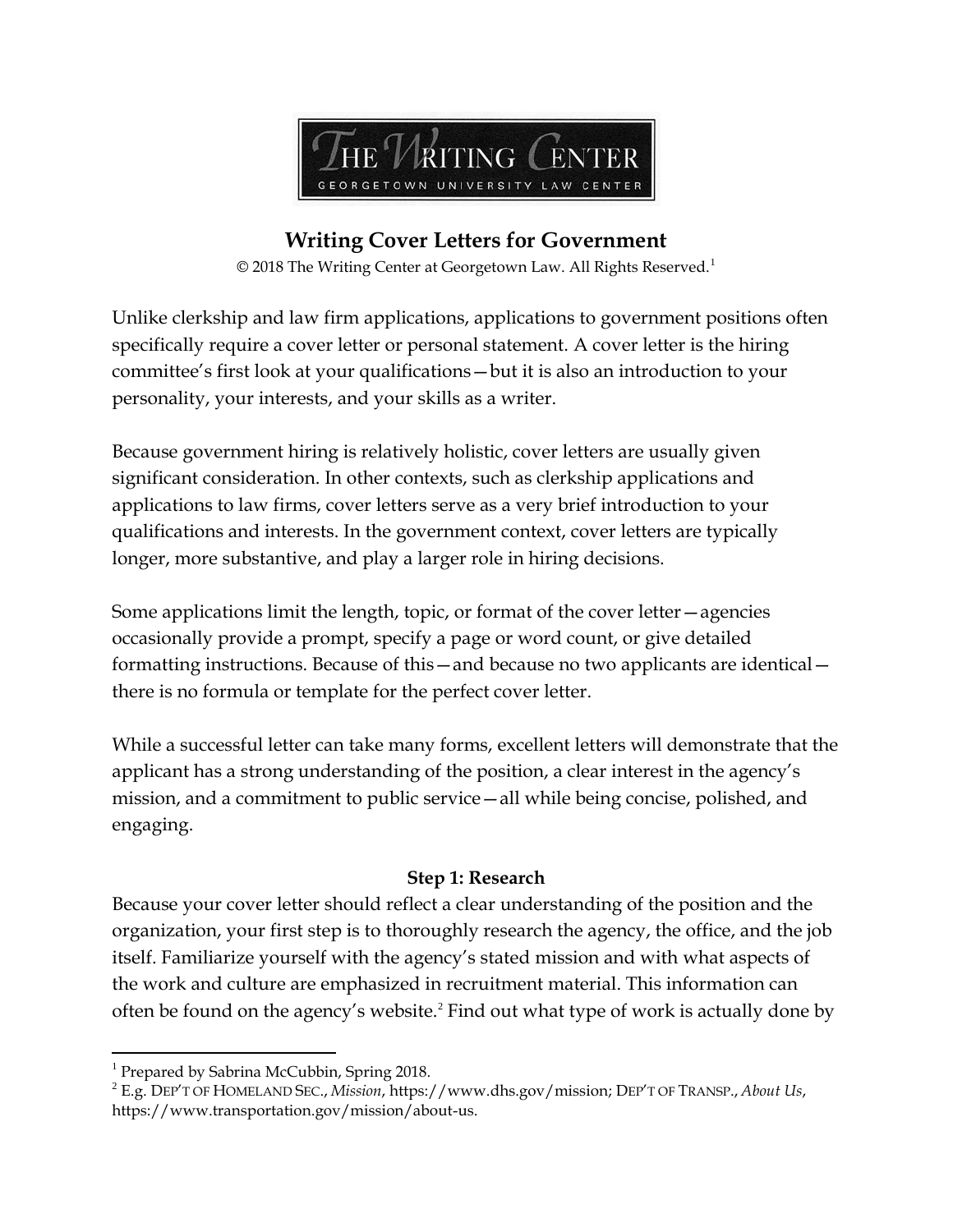lawyers in the position. In the case of honors programs, take note of how the agency structures rotations through different components.<sup>3</sup>

If you can, talk to people who work at that agency (and preferably in the position you are applying to). Don't ask how to get hired—ask them instead about what skills they think are most valuable, what type of assignments they have, and what they enjoy most about their job.

The goal of your research is not to fill your cover letter with facts about the agency, but to help you pick the most relevant experiences to focus on, and to weave your understanding of the position into your letter. Doing this not only tells reader that you have a genuine interest in the job, but also demonstrates that you are thoughtful and detail-oriented.

# **Step 2: Develop a Narrative**

Before you get started with writing, reflect on why you want this job, and what you think makes you a strong candidate. In an interview, you will probably be asked some version of "why do you want to work here?" and "why should we hire you?" Think about the stories that you would to tell about yourself to answer these questions, and how you can weave these stories together to build a cohesive narrative.

First, what makes you want to work in this area of the law? If you had substantial experience in the area prior to law school, you might want to focus on why you chose to make the move to law. If you are new the field, you might want to discuss an internship that made you think that this was the right path for you, or a course that sparked your interest. If you are interested in government broadly, think about what draws you to public service, and what aspects of government work or culture appeal to you.

Consider how your experiences, during or before law school, prepare you for the position. You might have already gained experience at the agency or done similar work elsewhere. You may have excelled in relevant classes, or have taken on leadership responsibilities in relevant student organizations. You may have focused on building concrete skills, like oral advocacy, research, or legal writing. These are all experiences to draw from while discussing your motivations and qualifications.

 $\overline{a}$ <sup>3</sup> Most federal government attorney honors programs are designed to rotate new attorneys through different offices to expose them to different types of legal work.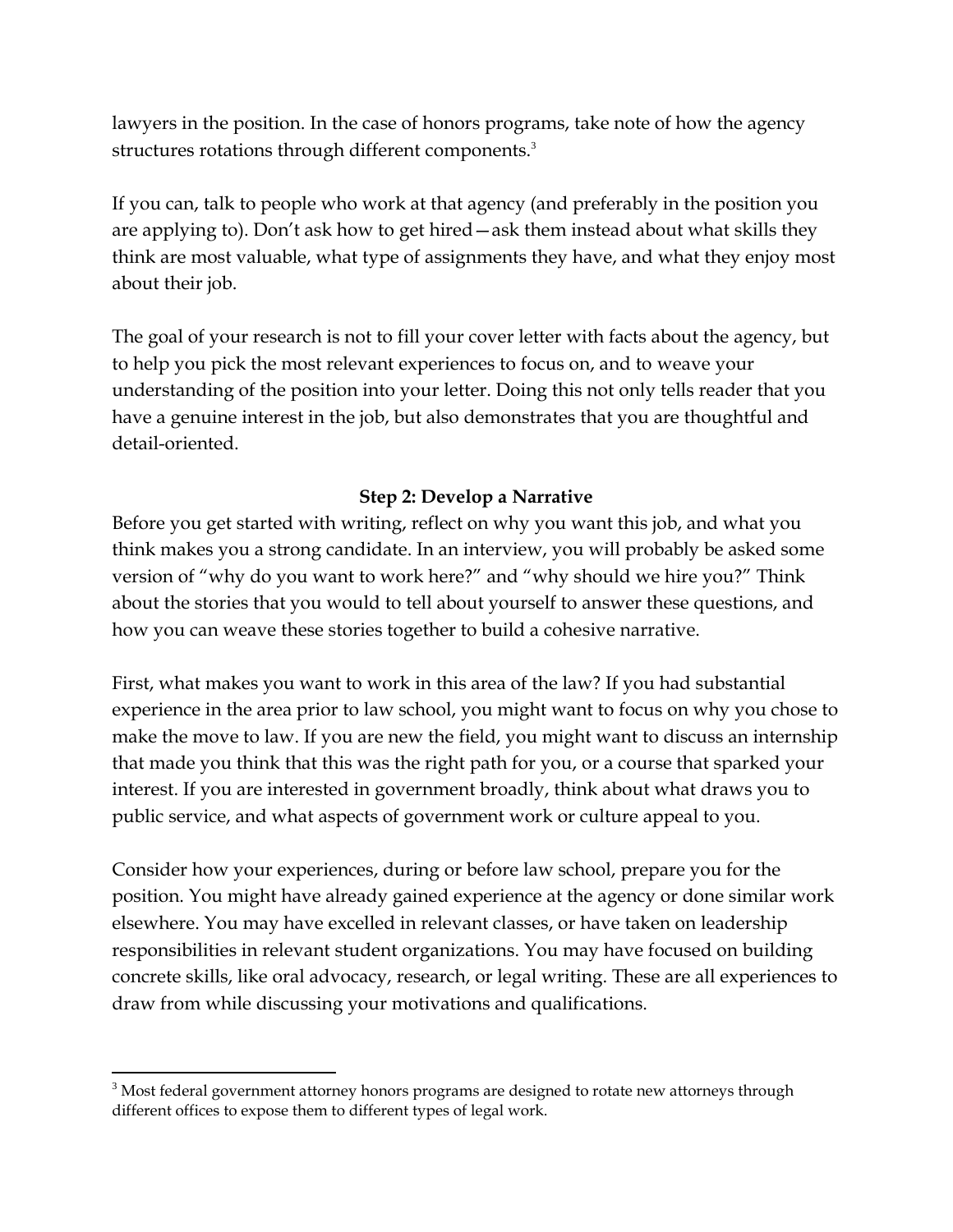Finally, think about what you hope to accomplish in the position. If you are applying to an internship or externship, you might be seeking a certain type of practical experience, or exposure to a new area of law. If you are applying to a permanent position or honors program, you might be looking for a particular culture, mission, or environment in which to start your career.

# **Step 3: Build a Structure**

As with any piece of writing, it helps to start with a rough outline. Because the reader is evaluating your writing, large scale organization is very important. Most cover letters begin with a brief introduction, and end with a short paragraph expressing particular interest in the agency and the job, and thanking the reader for their consideration. <sup>4</sup> The substance of your letter is what you write between those paragraphs.

You should organize this section of your letter to highlight your strengths in a way that is coherent and easy to read. You should aim for two to four body paragraphs addressing your interests, skills, and goals. Because the reader will also have your resume, you should not aim to provide a laundry list of relevant experiences. Instead, select examples that best highlight your strengths and most closely relate to the position.

The structure you choose depends on your narrative. If you have many experiences to draw from, you may want to structure your cover letter around how these experiences have prepared you; if you have fewer relevant experiences, but have developed a number of pertinent skills (e.g. leadership, research, writing, oral advocacy, trial skills) you may want to structure your letter around how you gained each skill, and how those skills make you a strong candidate.

Below are some possibilities:

# **Example 1: Experienced Candidate**

¶ 1: Introduction

 $\overline{a}$ 

¶ 2: Describe a relevant pre-law school job, explain motivations for going to law school.

 $<sup>4</sup>$  Note that some agencies request a personal statement in lieu of a cover letter. A personal statement is</sup> not typically bookended by the introduction and 'thank you' paragraphs, and may be more flexible in structure, but, absent a more specific prompt, it should still cover the same general substance discussed in this handout.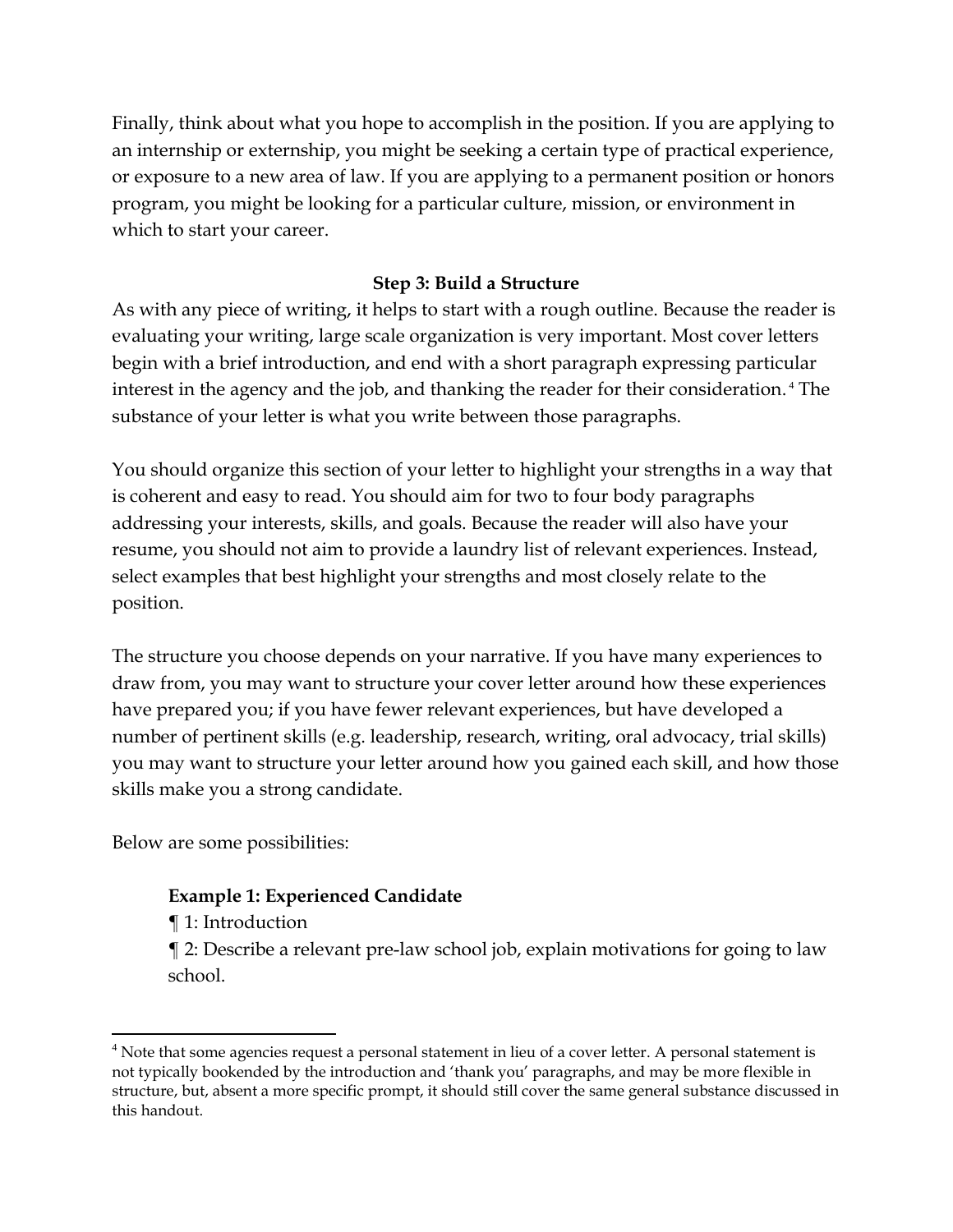¶ 3: Discuss experience at a legal internship, describe the ways that the responsibilities relate to what your role would be.

¶ 4: Describe an internship at a closely related agency, focusing on public service and your enthusiasm for the mission of the agency.

¶ 5: Conclusion

# **Example 2: Skills Focused**

¶ 1: Introduction

¶ 2: Describe a relevant skill that you gained before law school in a job or college extracurricular, connecting that to an interest in law school or the practice area.

¶ 3: Describe a relevant skill gained during law school, with a focus on why it motivated you to pursue a career in this field.

¶ 4: Describe a skill you gained in a relevant internship, connecting that experience to an interest in the agency's mission and public service.

¶ 5: Conclusion

# **Example 3: Extracurricular Focused**

¶ 1: Introduction

¶ 2: Describe involvement in student organization, focus on how your participation piqued your interest in the area.

¶ 3: Describe a leadership position in a relevant extracurricular, focus on how the skills gained in that position make you a strong candidate.

¶ 4: Describe an internship or other work experience with a focus on demonstrating your commitment to the agency's mission and public service.

¶ 5: Conclusion.

# **Example 4: Combination**

¶ 1: Introduction

¶ 2: Describe your interest in the area of the law and commitment to public service.

¶ 3: Describe a relevant experience, such as a job or internship, explaining how it cemented your interest.

¶ 4: Describe a skill you gained in a relevant extracurricular or internship, connecting that experience to the responsibilities of the position.

¶ 5: Conclusion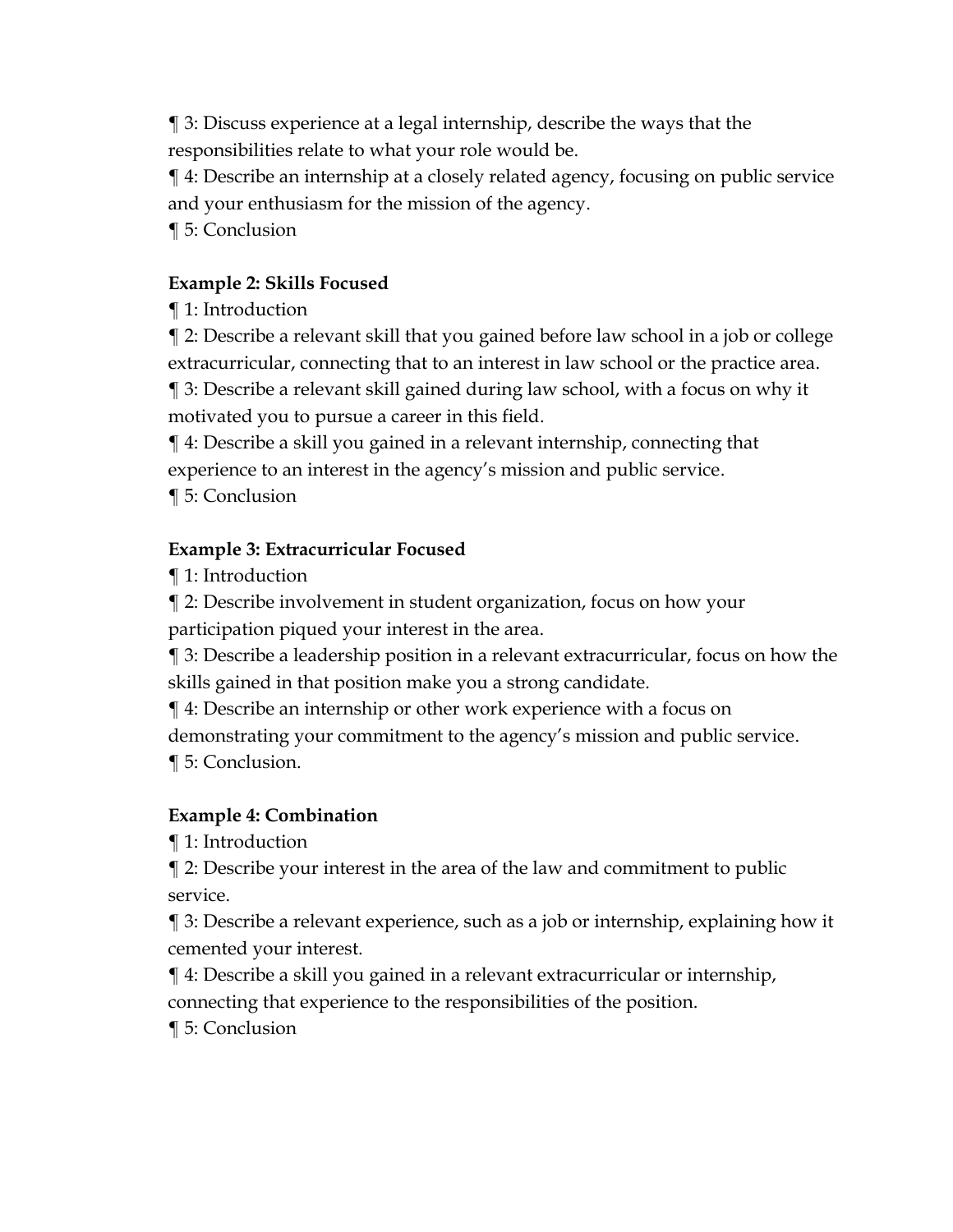These are just a few examples—there is plenty of room for flexibility. The only real requirement is that you are highlighting your best qualities and demonstrating your commitment to the agency and to a career in public service.

## **Step 4: Write a Draft**

Once you've figured out what main points you will make in your letter, get something down on paper! As with any writing assignment, your first draft won't be perfect, but focus on sticking to your structure, keeping it concise, and communicating your enthusiasm for the position.

## **Step 4: Editing**

Because your cover letter is one of the only pieces of your writing hiring committees will see, you should edit it carefully. Your letter should flow nicely, convey information concisely, and demonstrate your ability to communicate effectively.

**Transitions:** Transitioning from paragraph to paragraph in a cover letter can be challenging. Remember that you are telling a story, and think about how the subject of one paragraph relates to the next. One way to make this easier is to order paragraphs chronologically. Another is to link the concepts in each paragraph. For example, you could end your first paragraph by concluding that an internship experience motivated you to pursue related extracurricular activities, then transition into a paragraph about the skills you gained through moot court or journal.

**Brevity:** Short, direct sentences tend to be easier to read. When editing, cut out unnecessary examples, avoid using the passive voice, and choose your words to convey ideas more efficiently.

For example, instead of saying:

In law school, I have deliberately made choices that have allowed me to become an engaged, contributing member of the antitrust community.

Keep it brief:

I have endeavored to become an engaged, contributing member of the antitrust community.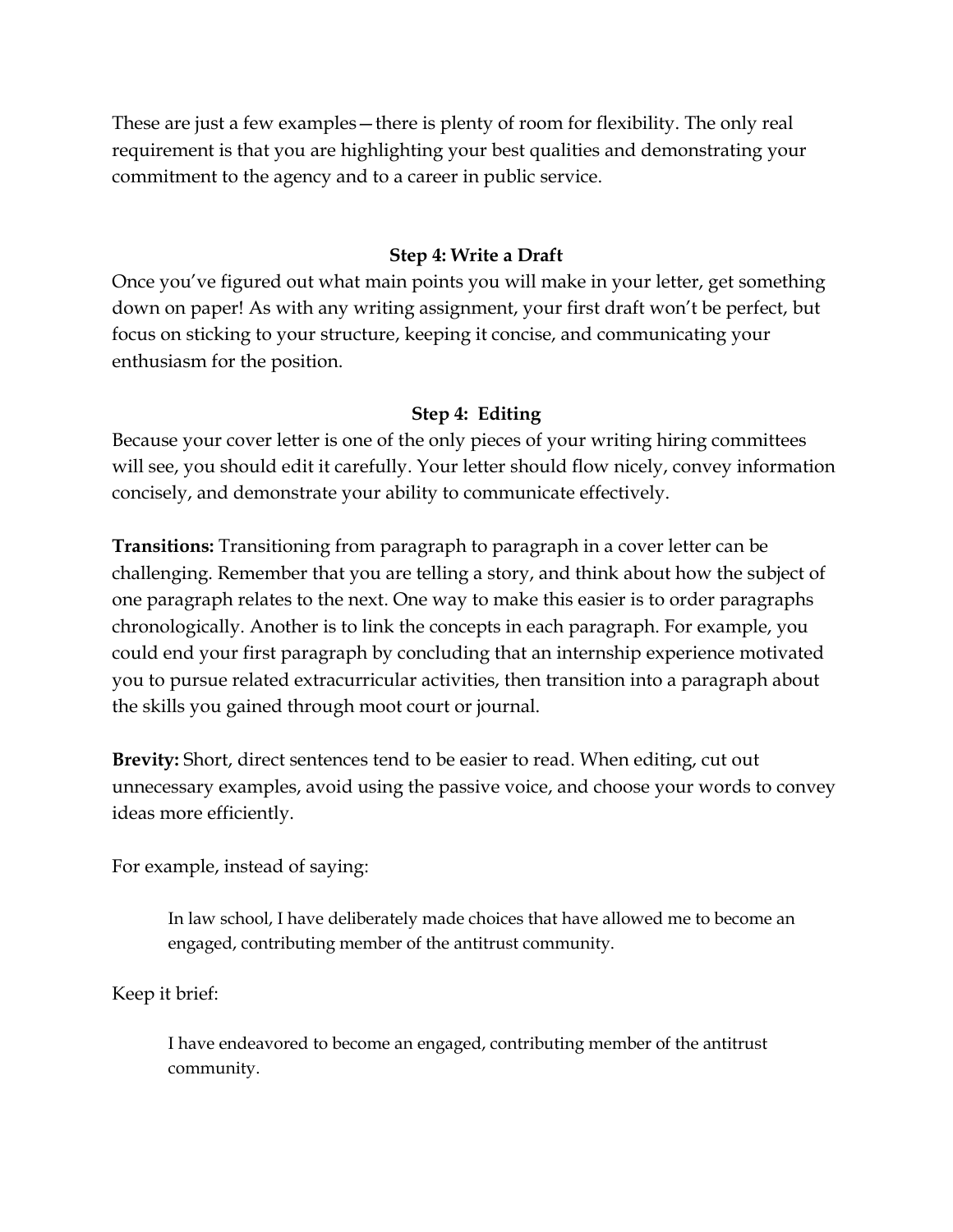Another example:

In addition to developing a deeper appreciation for the importance of financial services regulation, this position gave me the opportunity to build strong teamwork and writing skills.

In this example, shifting away from the passive voice improves clarity:

In this position, I gained a deep appreciation for financial services regulation while developing strong teamwork and writing skills.

This writing center handout may be helpful while editing for brevity: [Concise is Nice!](https://www.law.georgetown.edu/wp-content/uploads/2018/07/Concise-is-Nice.-Spring-2010.Final_-1.pdf)  [An Aid for Writing Concisely.](https://www.law.georgetown.edu/wp-content/uploads/2018/07/Concise-is-Nice.-Spring-2010.Final_-1.pdf)

**Phrasing Choices:** Demonstrating an understanding of the role and a passion for the agency's mission can make an application stand out. A subtle way to do this is to use key words from the job description and agency mission statement in your cover letter.

For example, the DHS honors program job description notes that they are seeking candidates with "*excellent research, writing, and analytical skills*."<sup>5</sup> You could work this into your letter:

At Arnold and Porter, I helped to draft a brief for a pro-bono asylum case. This assignment gave me the opportunity to hone my research, writing, and analytical skills, and introduced me to the field of immigration law.

Another example – the FTC's mission statement reads:

Working to protect consumers by preventing anticompetitive, deceptive, and unfair business practices, enhancing informed consumer choice and public understanding of the competitive process, and accomplishing this without unduly burdening legitimate business activity.<sup>6</sup>

In a cover letter for the FTC's honors program, you could describe a past role in which you "worked to protect consumers," or "worked to prevent unfair business practices."

 $\overline{a}$ 

<sup>5</sup> DEP'T OF HOMELAND SEC., *Legal – Secretary's Honors Program Attorneys*, www.dhs.gov/homelandsecurity-careers/honors-attorneys (emphasis added).

<sup>6</sup> FED. TRADE COMM'N, *About the FTC*, https://www.ftc.gov/about-ftc.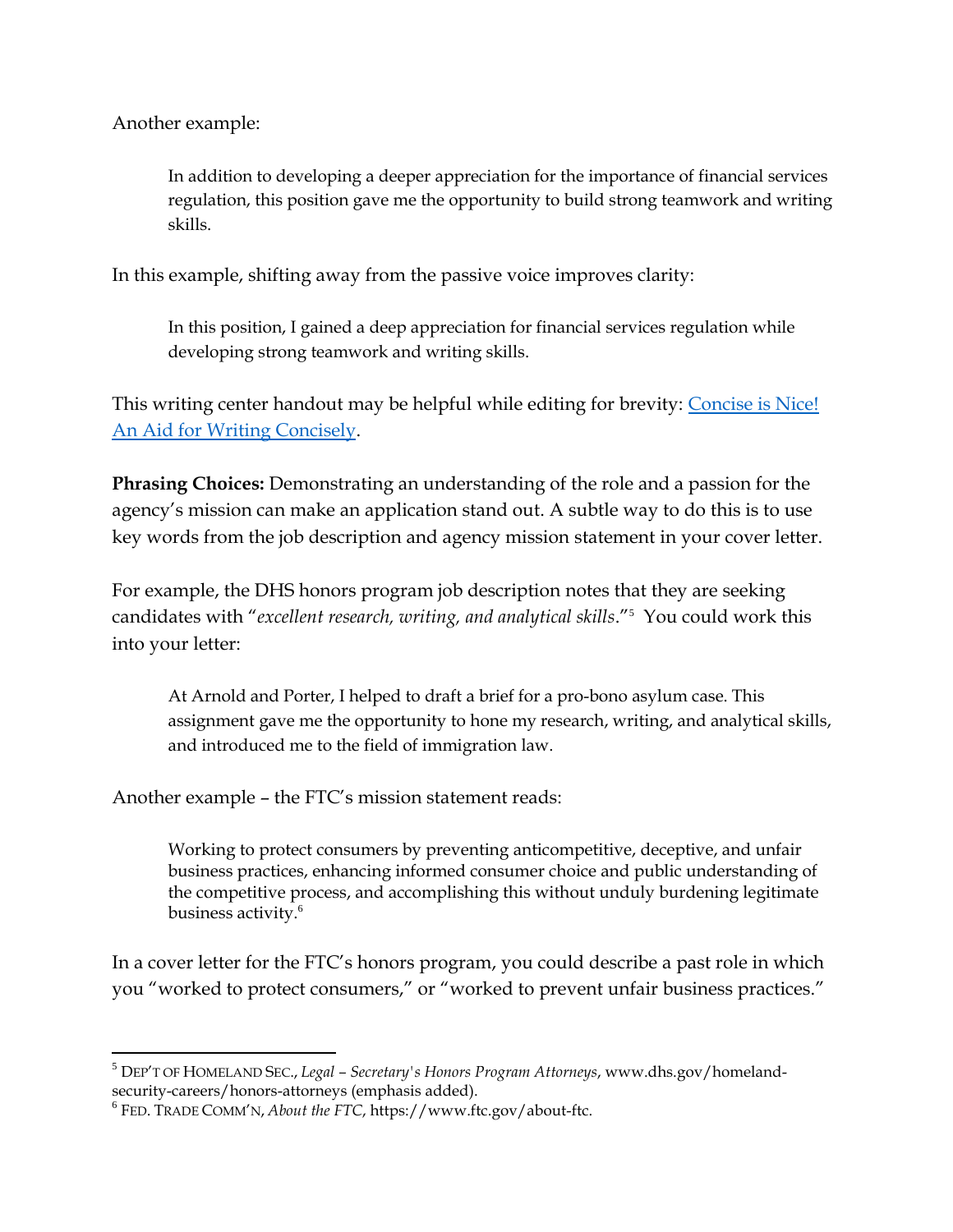## **Step 5: Refine and Polish**

Your cover letter should be completely free of typos, grammatical mistakes, and ambiguous statements. Proofread it *thoroughly*. Make sure the date, names, and addresses are all correct. Even small mistakes can be detrimental to your credibility. Read it out loud and read each sentence in reverse order. Ask a couple of your friends to read it, or make an appointment at the writing center.

## **Examples**

Below, you will find some annotated examples of government cover letters. These are real letters<sup>7</sup> from students who successfully obtained federal government employment in an honors program or a summer government internship:

 $\overline{a}$ 

 $7$  Some details have been removed for anonymity.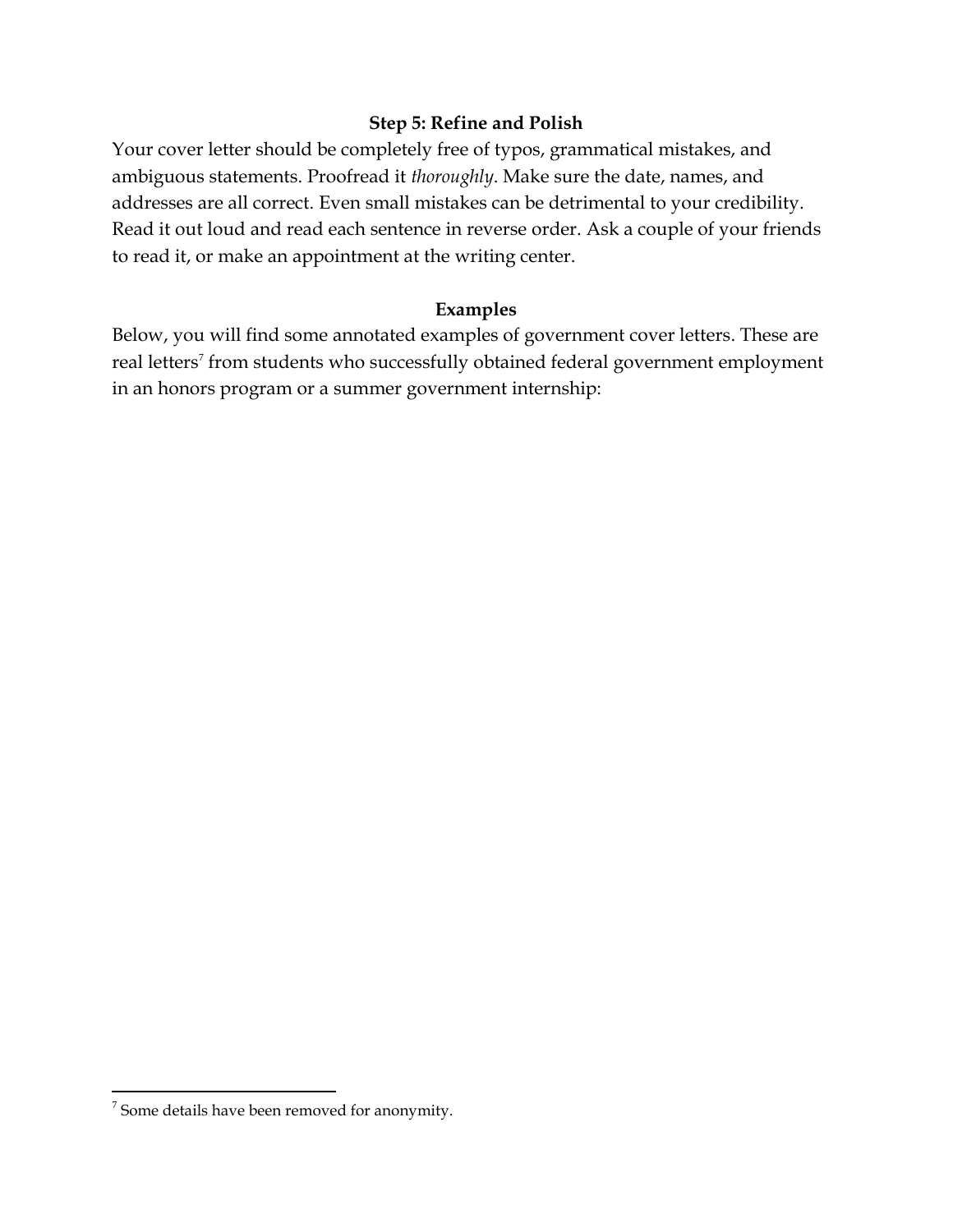Honors Attorney Program Manager U.S. Department of Homeland Security Office of the General Counsel

Dear Program Manager,

I am a third-year student at Georgetown University Law Center. Please accept this letter and supporting materials as my application to the Honors Attorney Program at the Department of Homeland Security. I believe deeply in the importance of the DHS mission, and I have centered my legal education around gaining the substantive experience to work effectively in the Department's many practice areas.

I have a strong desire to serve my country, and am particularly drawn to the field of national security law because it is constantly evolving-responding to changing threats, new technologies, and shifting norms. Rotating through DHS components as an Honors Attorney would allow me to work at the intersection of privacy, technology, criminal, international, and constitutional law, all with the goal of safeguarding the people of the **United States.** 

As a legal intern with  $[gevernment agentcy]$ , I was able to work on issues including intelligence policy, FOIA review, computer crime and national security law. The experience cemented my desire to work in a mission-driven organization focused on national security, and informed my academic and extracurricular pursuits at Georgetown. I am now the Chief Research Assistant for [employer] and the Editor-in-Chief of [secondary journal], and I have structured my coursework to build a strong foundation in a range of relevant practice areas.

I am also confident that because of my legal writing and litigation experience, I am prepared to work effectively within any of the DHS components. At [law firm], as a summer associate focused on litigation, I conducted research for a range of matters, and I assisted with the drafting of motions and briefs. As a Law Fellow last year, I worked closely with a group of first year students, providing regular feedback on their research and persuasive writing. Both of these experiences have strengthened my abilities considerably, and I will continue to build on these skills in my third year as a Senior **Writing Fellow.** 

I believe that because of my interest in national security law, my writing skills, and my commitment to public service, I would be able to make a meaningful contribution as an Honors Attorney. Attached are my resume, unofficial transcript, and a letter of recommendation from [Professor]. I can be reached at [phone number] or [email]. Thank you very much for your consideration.

Sincerely,

Student

### **Writing Center**

This indicates familiarity with the program, which involves four rotations over two years.

#### **Writing Center**

Indicting a desire to work in public service is helpful.

## **Writing Center**

This section demonstrates a knowledge of the agency's work, but it would be more effective if it tied these interests back to the applicant's personal experience or interest

#### **Writing Center**

The DHS mission is "With honor and integrity, we will safeguard the American people, our homeland, and our values."

#### **Writing Center**

These are all experiences that will be useful as an honors attorney in this particular program.

## **Writing Center**

Legal writing is an essential skill in any attorney's job, and demonstrating strong credentials in this area can tell the reader that the applicant will be able to adapt to different practice areas.

#### **Writing Center**

This section would have been more effective if the applicant explicitly tied legal writing skills to the role in the concluding sentence.

#### **Writing Center**

Briefly summarizing the main points in the conclusion helps the reader to remember the gist of the letter.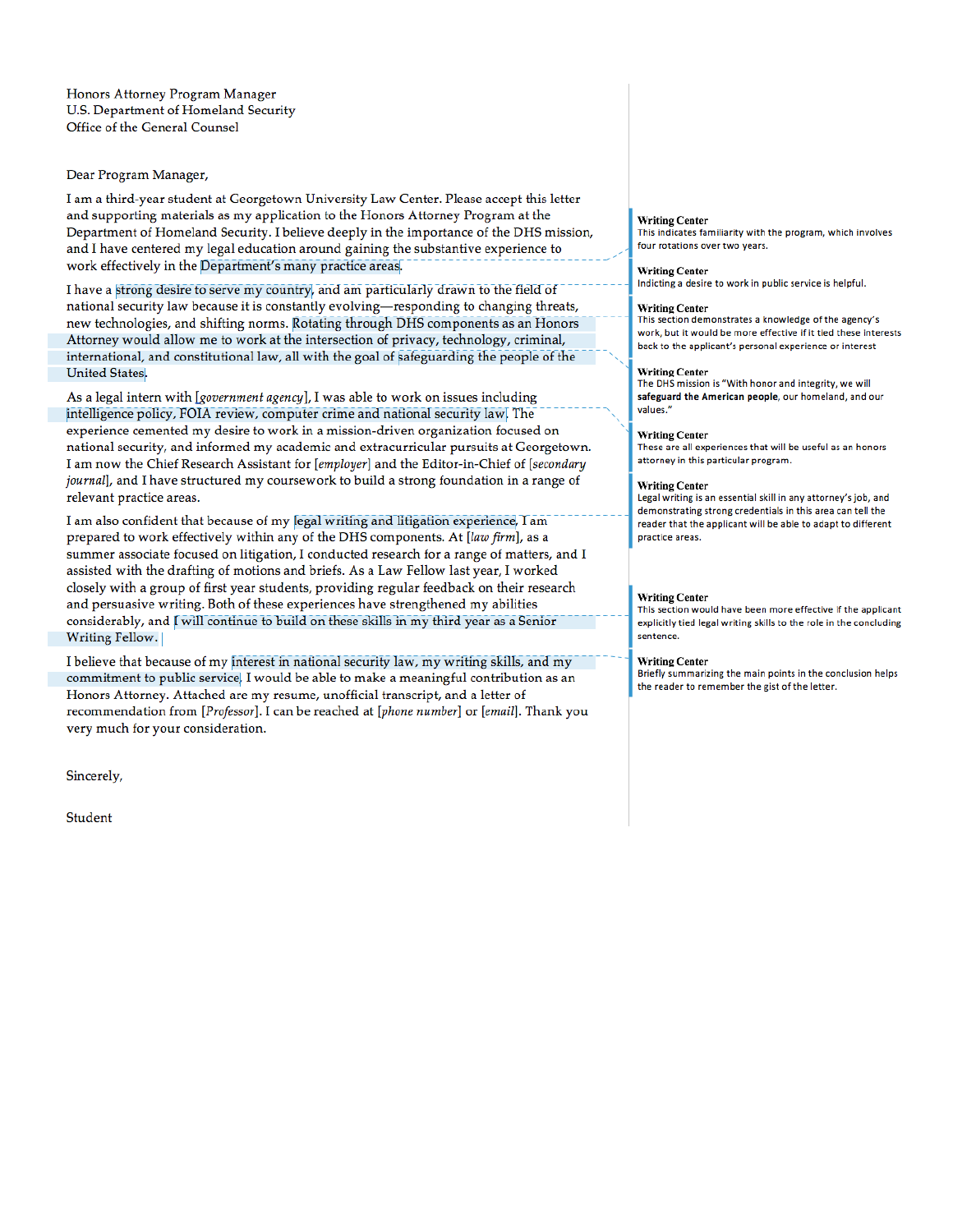Honors Attorney Program Manager Office of the Comptroller of the Currency Law Department

To Whom It May Concern:

I am a third-year student and Public Interest Law Scholar at Georgetown University Law Center. Please accept this letter and enclosed materials as my application for an Entry Level Attorney position at the Office of the Comptroller of the Currency. I came to law school because I believe passionately in economic justice, and I have built my career around gaining the substantive experience necessary to contribute to your mission of ensuring economic stability, fair access to financial services, and fair treatment of consumers.

My enthusiasm for working at the OCC stems from seeing how financial services laws affected Americans' economic opportunities in the wake of the financial crisis. As a paralegal with [public interest organization], I saw how the law determined whether we could prevent mortgage foreclosures, lend public funds to struggling families, and develop disaster recovery programs after Hurricane Sandy. I have since brought my passion for economic regulation to the government, investigating deceptive and unfair practices as an [fellow] and as an Honors Clerk at [related agency]. In these positions, I worked on litigation and investigations in the areas of payment systems, student debt, car lending, privacy, and financial marketing.

I have also sought every opportunity to develop both the practical legal skills and the substantive knowledge of the law that will allow me to thrive from my first day working at the OCC. The responsibilities of this position closely parallel my previous experience investigating abusive and deceptive practices in student lending and servicing, drafting motions to shut down a foreclosure rescue scam company, and organizing, with minimal supervision, a massive review of thousands of documents produced by auto lenders. I also have significant clinical litigation experience: I successfully represented a [clinic client], submitting a thirty-page brief and arguing in a three-hour hearing before a federal judge. This year, I will continue to hone my oral advocacy and legal writing skills through moot court, as a law journal editor, and litigating civil rights cases with [clinic].

I believe that my litigation experience, writing skills, and dedication to your mission will enable me to make a positive contribution to your office, and I hope to have the opportunity to discuss my background and skills with you in greater detail at the Georgetown Government Interview Program. I can also be reached at [phone number] or [email].

Sincerely,

Student

## **Writing Center**

Distinguishing yourself as a leader or specialized student in the first sentence can be an effective way to make your application stand out. Only include this information if it is relevant to the particular application.

#### **Writing Center**

Here, the applicant expresses a strong interest in the organizations core values.

### **Writing Center**

The applicant also explicitly uses the language from the agency's mission to demonstrate that they understand the work.

### **Writing Center**

The applicant has some experience in the field, and is connecting that experience directly to the work he or she would do as an honors attorney.

#### **Writing Center**

This section would be more effective if it took a step bevond describing the experiences, and explained how these experiences will translate into being a strong honors attorney.

#### **Writing Center**

The applicant focused this section around useful skills.

#### **Writing Center**

Again, this section would be more persuasive if the applicant tied these skills directly to the type of tasks that he or she will likely have as an honors attorney.